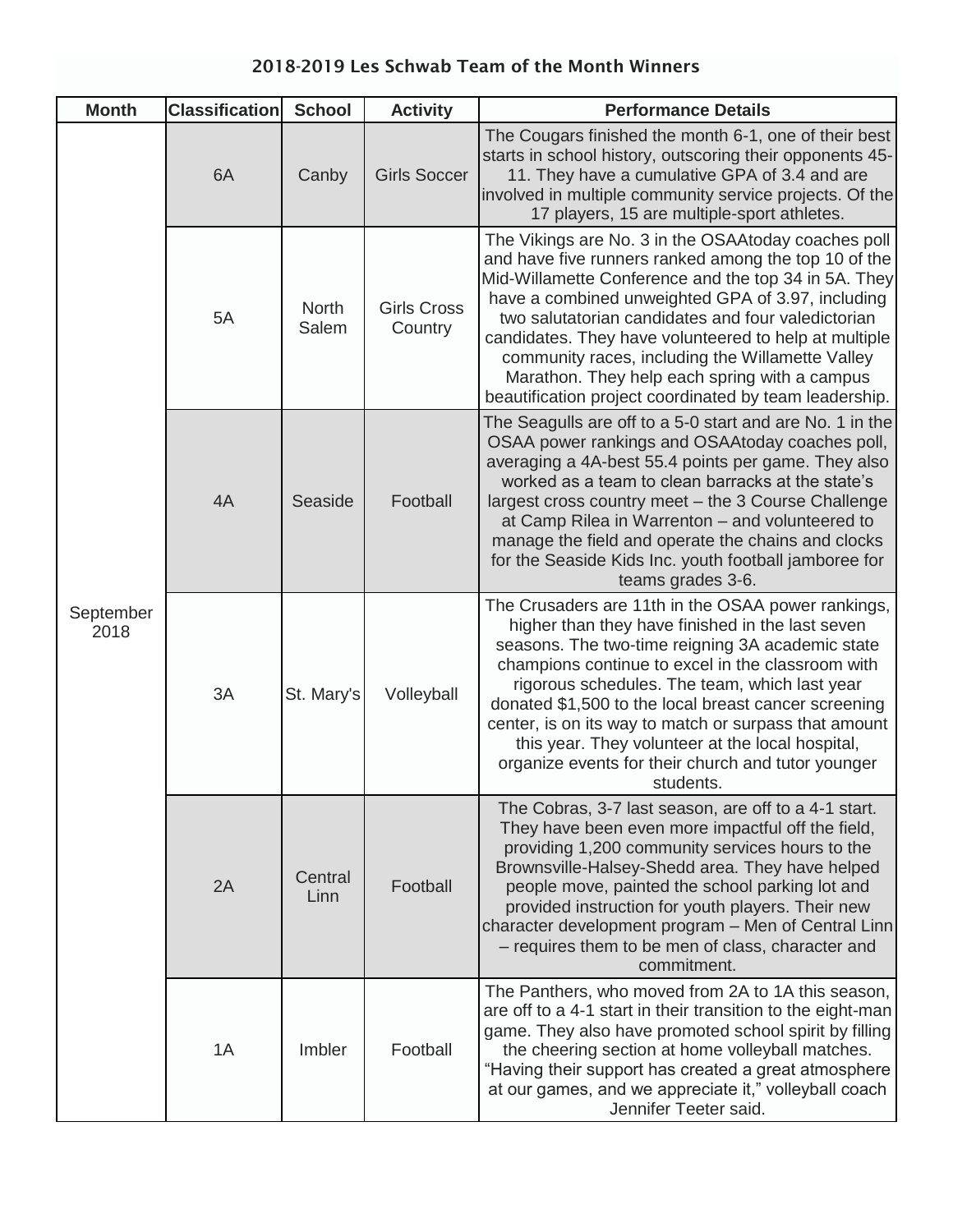| <b>Month</b>    | <b>Classification</b> | <b>School</b>               | <b>Activity</b>               | <b>Performance Details</b>                                                                                                                                                                                                                                                                                                                                                                                                                                                                                                               |
|-----------------|-----------------------|-----------------------------|-------------------------------|------------------------------------------------------------------------------------------------------------------------------------------------------------------------------------------------------------------------------------------------------------------------------------------------------------------------------------------------------------------------------------------------------------------------------------------------------------------------------------------------------------------------------------------|
| October<br>2018 | 6A                    | David Douglas Boys Soccer   |                               | Finished the season with a 13-3-2 record, while<br>accomplishing many feats. They won the school's first<br>Mt. Hood Conference title and made it all the way to<br>the semifinals in the state playoffs. In October, they<br>outscored opponents 20-5.                                                                                                                                                                                                                                                                                  |
|                 | 5A                    | <b>Hood River</b><br>Valley | <b>Girls Cross</b><br>Country | The Eagles were the 5A State Champions, with four<br>runners finishing on the individual podium. The team<br>has a combined 3.89 GPA. They volunteer regularly at<br>the Columbia Gorge Marathon and also participate in<br>trail clean-up days at Post Canyon and Indian Creek<br>Trails. The girls also coach the Hood River elementary<br>XC teams.                                                                                                                                                                                   |
|                 | 4A                    | Philomath                   | Volleyball                    | On the very first day of practice, long-time assistant<br>coach Liz Dooley passed away suddenly. The team<br>honored Liz in various ways throughout the season:<br>making tee shirts, chanting her name before each<br>match, and one player even began a major project to<br>build the sand courts Liz always wanted for the<br>program. They will be dedicated in her name. Despite<br>the tragedy, they held a 3.89 GPA and earned a spot<br>in the state playoffs.                                                                   |
|                 | 3A                    | South<br>Umpqua             | Volleyball                    | Finishing the season with a 19-5 record, the Lancers<br>tied for 1st in Far West League and finished in 3rd<br>place at the State Championships. The team earned<br>Academic All-State honors with a 3.64 GPA. Most of<br>the girls are multi-sport athletes and leaders in their<br>school and community.                                                                                                                                                                                                                               |
|                 | 2A                    | Jefferson                   | Football                      | Jefferson had a very successful season, finishing with<br>an 8-2 record and earning the 9th seed in the 2A<br>State Championships. From the nomination: "None of<br>our athletes struggle academically and have<br>volunteered at numerous business throughout the<br>community. A classic underdog story of a team who<br>has spent the last 9 years winning hardly any games.<br>They've worked so hard."                                                                                                                              |
|                 | 1A                    | St. Stephens<br>Academy     | <b>Boys Cross</b><br>Country  | The team finished in first place at the 1A/2A SD-1<br>District Championships, capping off an unprecedented<br>season for this young program. St. Stephens fielded<br>their first XC team in 2012, and has only had one<br>runner make it to State as an individual in 2015. At<br>Districts, six Archers placed on the All-District team<br>and they finished the regular season ranked 4th in the<br>OSAAtoday Coaches Poll. This team has also won<br>the Fall 2018-19 Academic All-State 1A team award<br>with a collective 3.94 GPA. |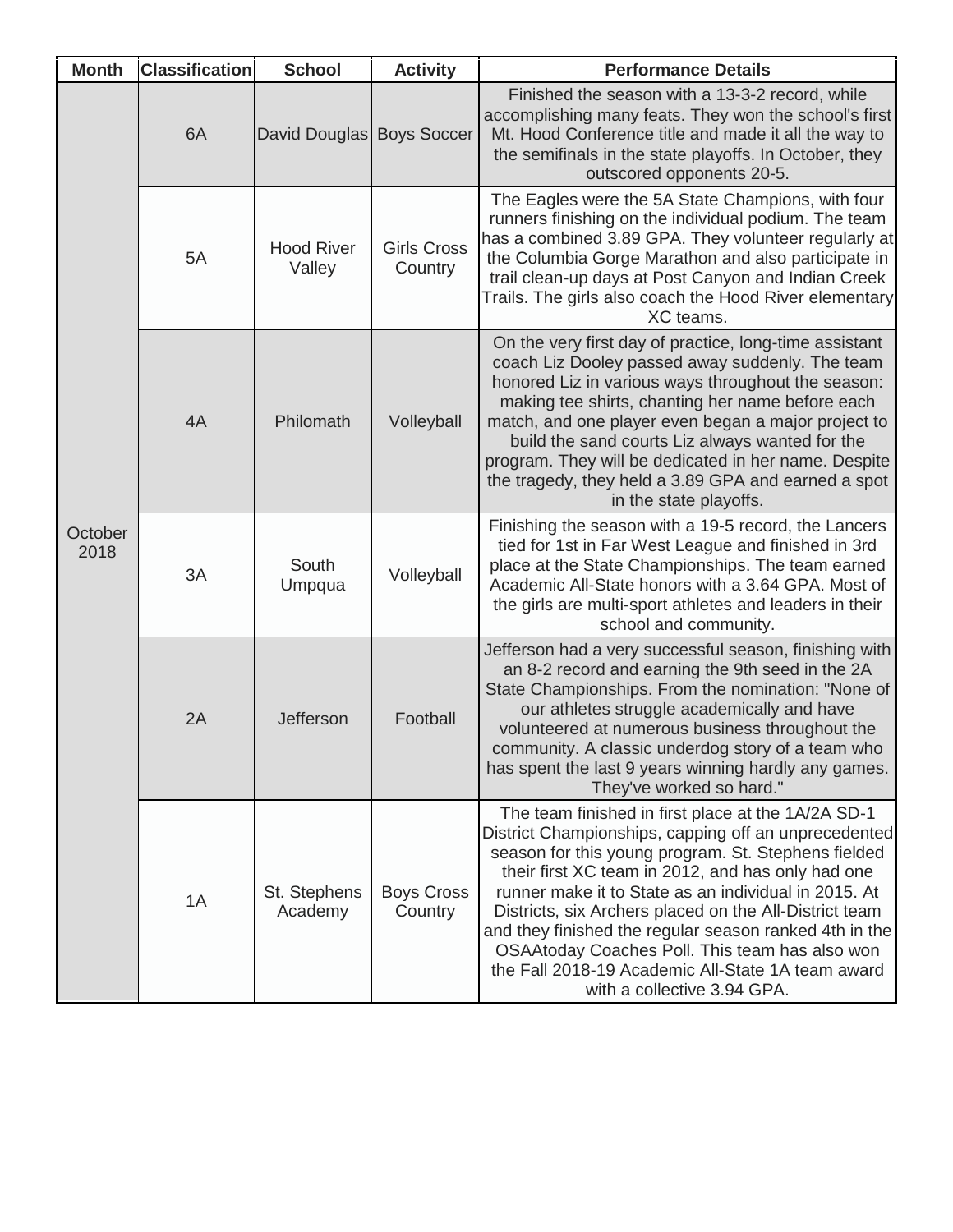| <b>Month</b>     | <b>Classification</b> | <b>School</b>    | <b>Activity</b>              | <b>Performance Details</b>                                                                                                                                                                                                                                                                                                                                                                                                                                                                                                                                                                                                                         |
|------------------|-----------------------|------------------|------------------------------|----------------------------------------------------------------------------------------------------------------------------------------------------------------------------------------------------------------------------------------------------------------------------------------------------------------------------------------------------------------------------------------------------------------------------------------------------------------------------------------------------------------------------------------------------------------------------------------------------------------------------------------------------|
| November<br>2018 | 6A                    | <b>Clackamas</b> | <b>Girls Soccer</b>          | The Cavaliers finshed the season with a 15-3-1<br>record, reaching the state title game for the first time<br>since 2012. Along the way, they won the Mt. Hood<br>Conference with a perfect 7-0 league record. They<br>also earned Academic All-State honors with a 3.65<br>team GPA.                                                                                                                                                                                                                                                                                                                                                              |
|                  | 5A                    | Crook<br>County  | <b>Boys Cross</b><br>Country | After moving up a classification, from 4A to 5A, the<br>Cowboys still won their district and finished 2nd at the<br>OSAA Cross Country Championships. They also<br>earned Academic All-State honors with a 3.27 team<br>GPA.                                                                                                                                                                                                                                                                                                                                                                                                                       |
|                  | 4A                    | <b>Banks</b>     | Football                     | The Braves won the 4A State Championship, the first<br>state title of any boys sport in school history. They<br>also were League Champions and 4th in Academic<br>All-State. They run the little guy football camp, setting<br>good examples and being good role models for the<br>community.                                                                                                                                                                                                                                                                                                                                                      |
|                  | 3A                    | <b>Burns</b>     | <b>Boys Cross</b><br>Country | The team won the 3A championship for the first time<br>in school history. Nearly every single individual on the<br>team finished with many PRs, including the 3A State<br>Champion Individual winner, Emmett Klus. The boys,<br>who all but one are multi-sport athletes, also excel as<br>students with an overall academic GPA of 3.77. Both<br>the boy's and girl's teams have involved themselves in<br>community projects over the past couple of years<br>including painting a community member's house,<br>cleaning up and painting playground equipment at the<br>local little league fields, and serving for a local youth<br>non-profit. |
|                  | 2A                    | Kennedy          | Football                     | Won the first Football State Championship in school<br>history. Kennedy, the number 10 seed, is believed to<br>be the lowest seed number to win a state title. The<br>team was 6th in 2A for Academic All-State with a<br>combined 3.13 team GPA. The athletes consistently<br>volunteer and help out in the community, including the<br>town's annual Oktoberfest.                                                                                                                                                                                                                                                                                |
|                  | 1A                    | Days Creek       | Volleyball                   | The Wolves finished the season 21-10, won the<br>Skyline League, and reached the State Quarterfinals.<br>These young women are involved in multiple sports<br>and extracurricular activities throughout the year and<br>maintain excellent grades. The players and coaching<br>staff truly understand what it is to be a community and<br>how community takes care of one another. This is<br>evident in their "Dig It" volleyball game that benefits<br>local Breast Cancer Awareness and when there is a<br>need in our community they pull together and assist<br>whomever needs it.                                                            |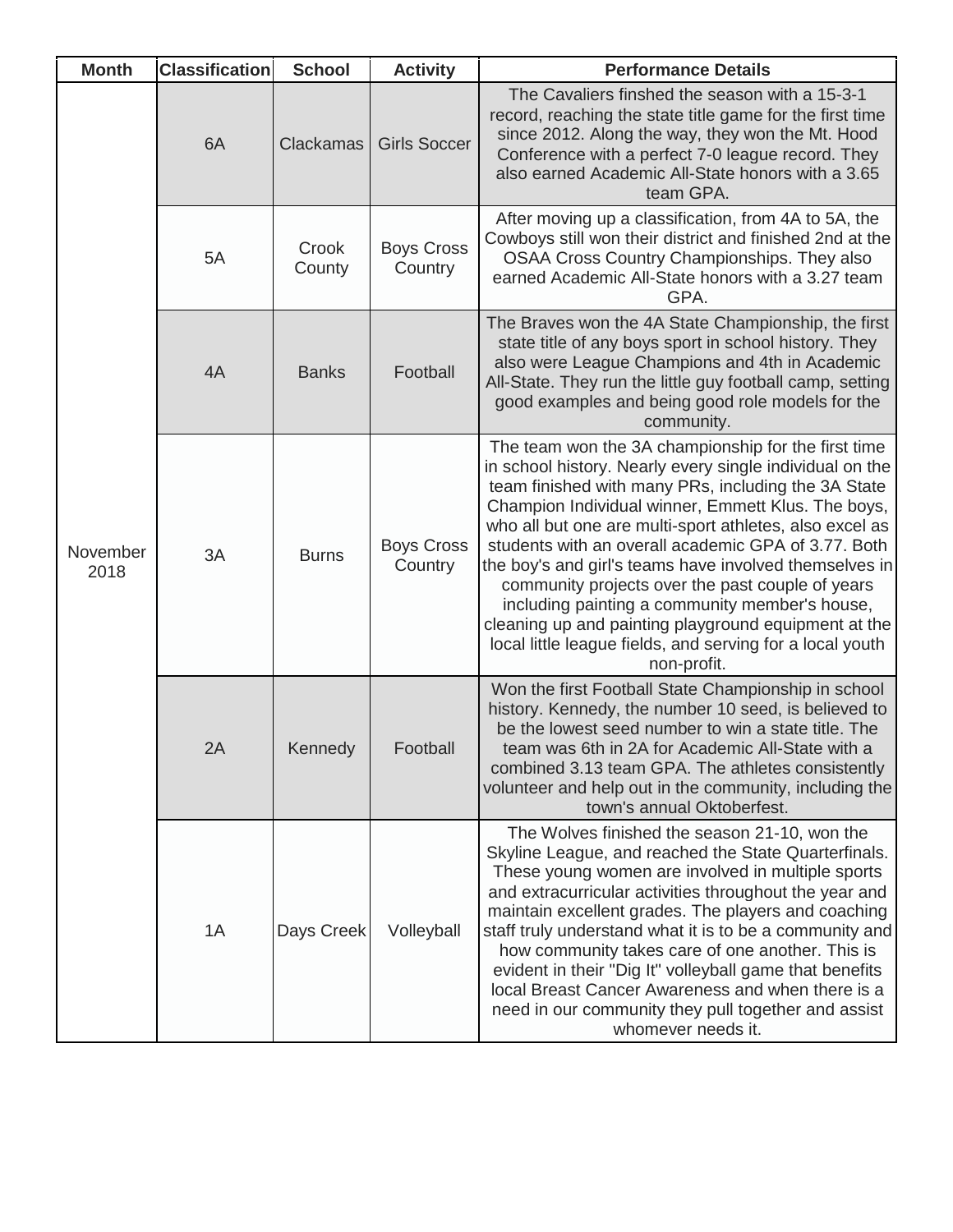| <b>Month</b>     | <b>Classification</b> | <b>School</b>                          | <b>Activity</b>                   | <b>Performance Details</b>                                                                                                                                                                                                                                                                                                                                                |
|------------------|-----------------------|----------------------------------------|-----------------------------------|---------------------------------------------------------------------------------------------------------------------------------------------------------------------------------------------------------------------------------------------------------------------------------------------------------------------------------------------------------------------------|
| December<br>2018 | 6A                    | <b>Jesuit</b>                          | <b>Girls</b><br><b>Basketball</b> | The Crusaders went 7-2 during the month, losing only<br>to an undefeated team from California and West Linn.<br>At the end of December, they the best scoring<br>defense in the state.                                                                                                                                                                                    |
|                  | 5A                    | Scappoose                              | Wrestling                         | The Indians boys won the 14-team Gladstone<br>Invitational on December 21, while the girls finished<br>23rd out of 93 teams at the Kelso Invitational.                                                                                                                                                                                                                    |
|                  | 4A                    | North Marion                           | <b>Girls</b><br><b>Basketball</b> | Ranked as one of top teams in the state, the Huskies<br>also are success off the court. The team has a<br>cumulative 3.41 GPA. Almost every girl on the team<br>participates in Big Brother/Big Sister, as well as<br>volunteers at youth sports camps.                                                                                                                   |
|                  | 3A                    | Sutherlin                              | <b>Boys</b><br>Soccer             | Despite being the offseason, the team has worked<br>hard to improve their program. They have done<br>everything possible to fundraise for new gear. They<br>also volunteer in the local elementary school,<br>welcoming the kids to school.                                                                                                                               |
|                  | 2A                    | <b>Central Linn</b>                    | <b>Girls</b><br><b>Basketball</b> | The Cobras went 7-0 for the month. Off the court, they<br>gathered and donated clothing, toiletries, and games<br>for a local memory care facility for the elderly. They<br>also carry a high GPA and have girls in FFA, choir,<br>NHS, and in student leadership positions at the<br>school.                                                                             |
|                  | 1A                    | <b>North</b><br>Clackamas<br>Christian | <b>Boys</b><br><b>Basketball</b>  | The Saints went 6-1 for the month. The team is known<br>for how it treats other teams with respect and a<br>positive attitude, win or lose. Several boys on the<br>team went on a summer trip to Mexico to teach<br>English and are planning to return this coming<br>summer. Two members of the team sing in the State<br>Championship-winning choir.                    |
| January<br>2019  | 6A                    | Roseburg                               | Wrestling                         | While hosting Crook County in a dual, the team<br>hosted a fundraiser dinner and live auction for a<br>younger brother, who is battling medical issues, of<br>one of the CCHS wrestlers. Roseburg raised<br>thousands of dollars for the family.                                                                                                                          |
|                  | 5A                    | Pendleton                              | Dance/Drill                       | The Rhythmic Mode dance team has a 3.6 GPA. The<br>team donated all their tips from their biggest<br>fundraiser to buy toys, clothes, and essentials for the<br>local giving tree which ultimately supported 4 local<br>children. The dancers also recently placed 1st, best<br>choreography, best theme, and best projection in their<br>first winter dance competition. |
|                  | 4A                    | <b>Baker</b>                           | <b>Girls</b><br><b>Basketball</b> | The #1 Bulldogs have started the year 18-1 and are<br>looking to win three consecutive Greater Oregon<br>League championships. They have compiled a 57-10<br>record over that team, while holding a 3.72 cumulative<br>GPA.                                                                                                                                               |
|                  | 3A                    | Riverdale                              | Girls<br><b>Basketball</b>        | The team has improved their record of 9-15 last year<br>to 18-1 so far this season, while being ranked #5 in<br>the state. They also boast an overall combined team<br>GPA of 3.83. They are also involved in countless<br>volunteer hours and projects.                                                                                                                  |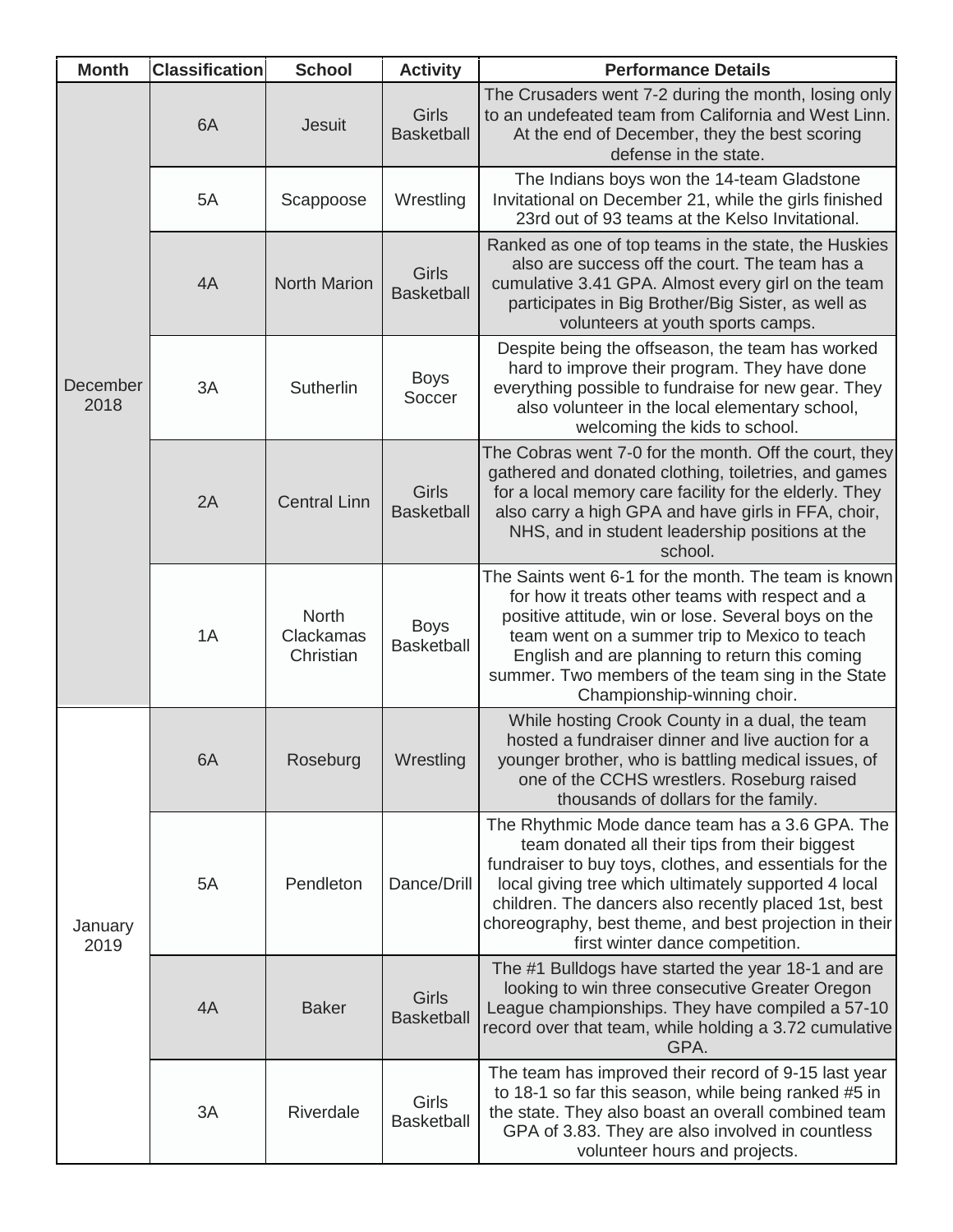|                  | 2A | Reedsport | Wrestling                        | The Braves placed 3rd at the Oregon Wrestling<br>Classic and were champions of the Bay City Duals,<br>defeating teams at the 4A, 5A, and 6A level.                                                                                                                                                                                                                                                                                                                                                                    |
|------------------|----|-----------|----------------------------------|-----------------------------------------------------------------------------------------------------------------------------------------------------------------------------------------------------------------------------------------------------------------------------------------------------------------------------------------------------------------------------------------------------------------------------------------------------------------------------------------------------------------------|
|                  | 1A | Triad     | <b>Boys</b><br><b>Basketball</b> | The Timberwolves started the year 16-0 until losing to<br>Trinity. An e-mail from an opponent's parent: "My wife<br>and I were very impressed with your varsity basketball<br>team while at Trinity Lutheran school last Saturday.<br>The sportsmanship that they repeatedly demonstrated<br>during the game was impeccable. Multiple players<br>congratulated Trinity players on the court and always<br>offered a helpful hand when a player fell."                                                                 |
| February<br>2019 | 6A | Grant     | <b>Boys</b><br><b>Basketball</b> | The Generals were excellent on the court, becoming<br>co-league PIL champions. However, the team<br>camaraderie off the court stands out. With 3 freshmen<br>on the team, the upperclassman made sure to<br>welcome them openly. From a parent: "In a time<br>where competition is sometimes the main force, I<br>believe that unity for this team has been the driving<br>force."                                                                                                                                    |
|                  | 5A | Lebanon   | Dance/Drill                      | The Lebanon varsity dance team placed first at all of<br>their local competitions during fall and winter seasons.<br>Two senior dancers made the All-State team. Eleven<br>of the seventeen dancers are honor roll members and<br>seven of them are 4.0 students. They perform at<br>community and school events, pep assemblies,<br>football and basketball games. They are involved in<br>many community service projects, most recently<br>coordinating and organizing a daddy-daughter dance<br>and mom-son prom. |
|                  | 4A | Newport   | <b>Boys</b><br>Swimming          | The Cubs completed their quest for back-to-back state<br>titles, winning by the largest margin since<br>reclassification in 2007. They won 6 of the 11 boys<br>events, recording two new school records in the<br>process.                                                                                                                                                                                                                                                                                            |
|                  | 3A | Irrigon   | Girls<br><b>Basketball</b>       | The Knights always display amazing sportsmanship<br>and team camaraderie.                                                                                                                                                                                                                                                                                                                                                                                                                                             |
|                  | 2A | Lakeview  | Wrestling                        | The Honkers had six wrestlers qualify for the State<br>Championships with three district champions, two<br>second place finishers, and a third placer. Lakeview<br>also won their first district title in several years.                                                                                                                                                                                                                                                                                              |
|                  | 1A | Joseph    | <b>Boys</b><br><b>Basketball</b> | This team works hard, practices hard, and is one of<br>the nicest teams you will meet. After each game you<br>will find the players thanking the fans for being there<br>and shaking their hands. They have incredible<br>sportsmanship. While their season has been up and<br>down, they did finish 2nd at the district basketball<br>tournament.                                                                                                                                                                    |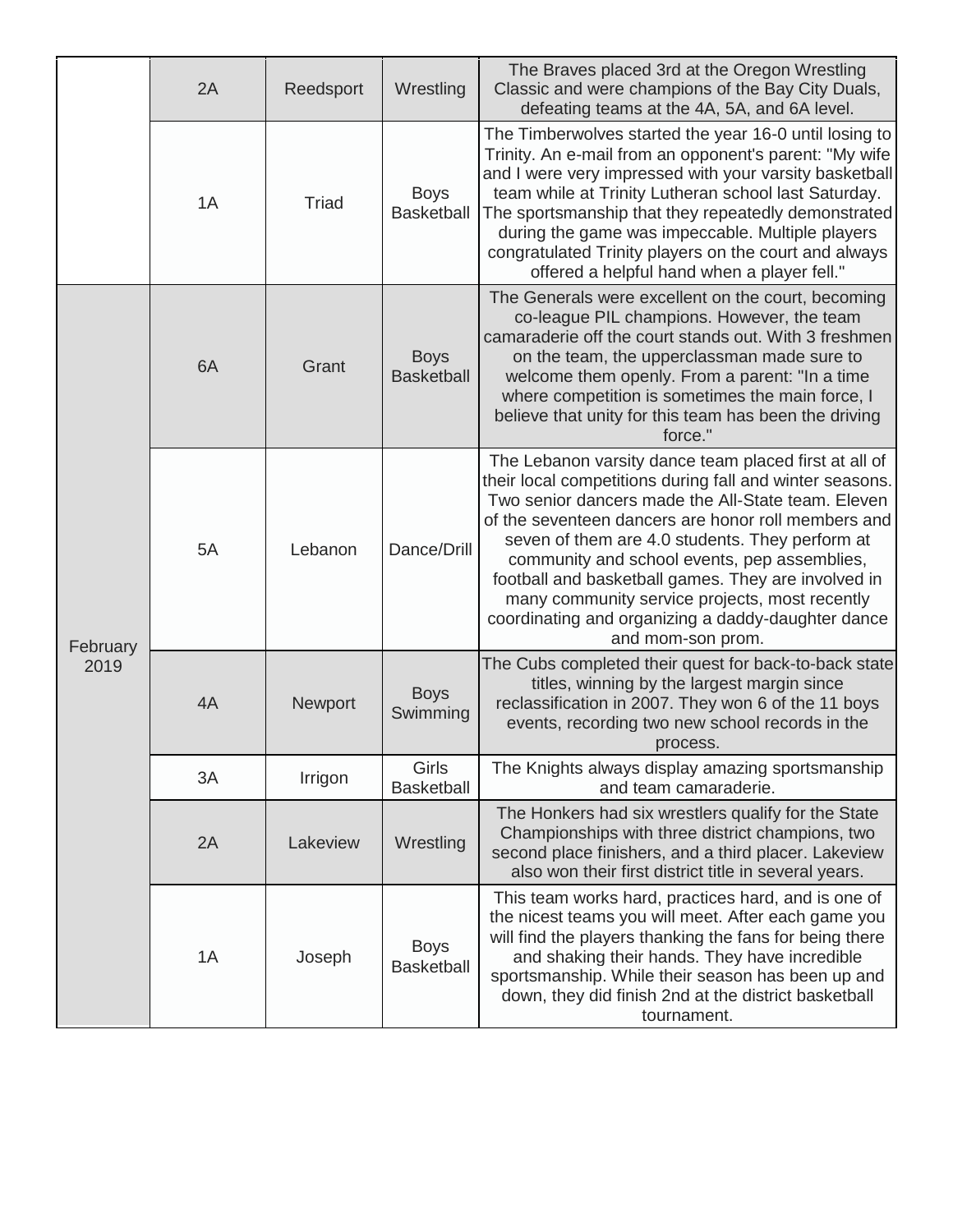| <b>Month</b>  | <b>Classification</b> | <b>School</b>        | <b>Activity</b>                  | <b>Performance Details</b>                                                                                                                                                                                                                                                                                                                                                                                                                                                                                   |
|---------------|-----------------------|----------------------|----------------------------------|--------------------------------------------------------------------------------------------------------------------------------------------------------------------------------------------------------------------------------------------------------------------------------------------------------------------------------------------------------------------------------------------------------------------------------------------------------------------------------------------------------------|
| March<br>2019 | 6A                    | Roosevelt            | Softball                         | The Roughriders excel int he classroom, with a team<br>GPA of 3.45. They also give back to their North<br>Portland/St. Johns neighborhood by participating in<br>community clean up days, hosting youth softball<br>camps and volunteering as coaches with our local<br>little leagues and ASA teams.                                                                                                                                                                                                        |
|               | 5A                    | Churchill            | <b>Baseball</b>                  | The Lancers went undefeated in March. Seven of the<br>seniors have signed to go play college baseball and<br>another one has signed to play football at the D1<br>level. In the offseason, the players and coaches have<br>spent time in the community volunteering and<br>fundraising. They have cleaned Matthew Knight Arena<br>after basketball games, sold Christmas Wreaths,<br>volunteered at local businesses doing yard work, and<br>have helped out with local Babe Ruth Camps and<br>summer camps. |
|               | 4A                    | <b>Stayton</b>       | Dance/Drill                      | The team went into the State Championships<br>undefeated for the year and went on to win the<br>4A/3A/2A/1A State Championship.                                                                                                                                                                                                                                                                                                                                                                              |
|               | 3A                    | Brookings-<br>Harbor | <b>Baseball</b>                  | The Bruins went 7-1 in March. Seven of the players<br>have a GPA of 3.75 or higher. They are very engaged<br>with the community, with five serving as lifeguards at<br>the city pool, several players serve as youth camp<br>instructors, and many also serve as youth sports<br>officials.                                                                                                                                                                                                                  |
|               | 2A                    | Western<br>Christian | <b>Boys</b><br><b>Basketball</b> | The Pioneers won the State Championship, finishing<br>the year with a 29-1 record. From the nomination:<br>"These boys are some of the hardest workers on and<br>off the court, and also are the most humble and<br>selfless. Coach Gary Hull created this success by<br>training this team up in work ethic, character, and<br>humility and that is why these boys have succeeded<br>and finally were able to claim that state title."                                                                      |
|               | 1A                    | Nixyaawii            | <b>Boys</b><br><b>Basketball</b> | The Golden Eagles won the 1A State Championship,<br>while seven players held a GPA of 3.0 or higher. The<br>team ran the concessions stand for the annual<br>Basketball Against Alcohol and Drugs (BADD)<br>Tournament.                                                                                                                                                                                                                                                                                      |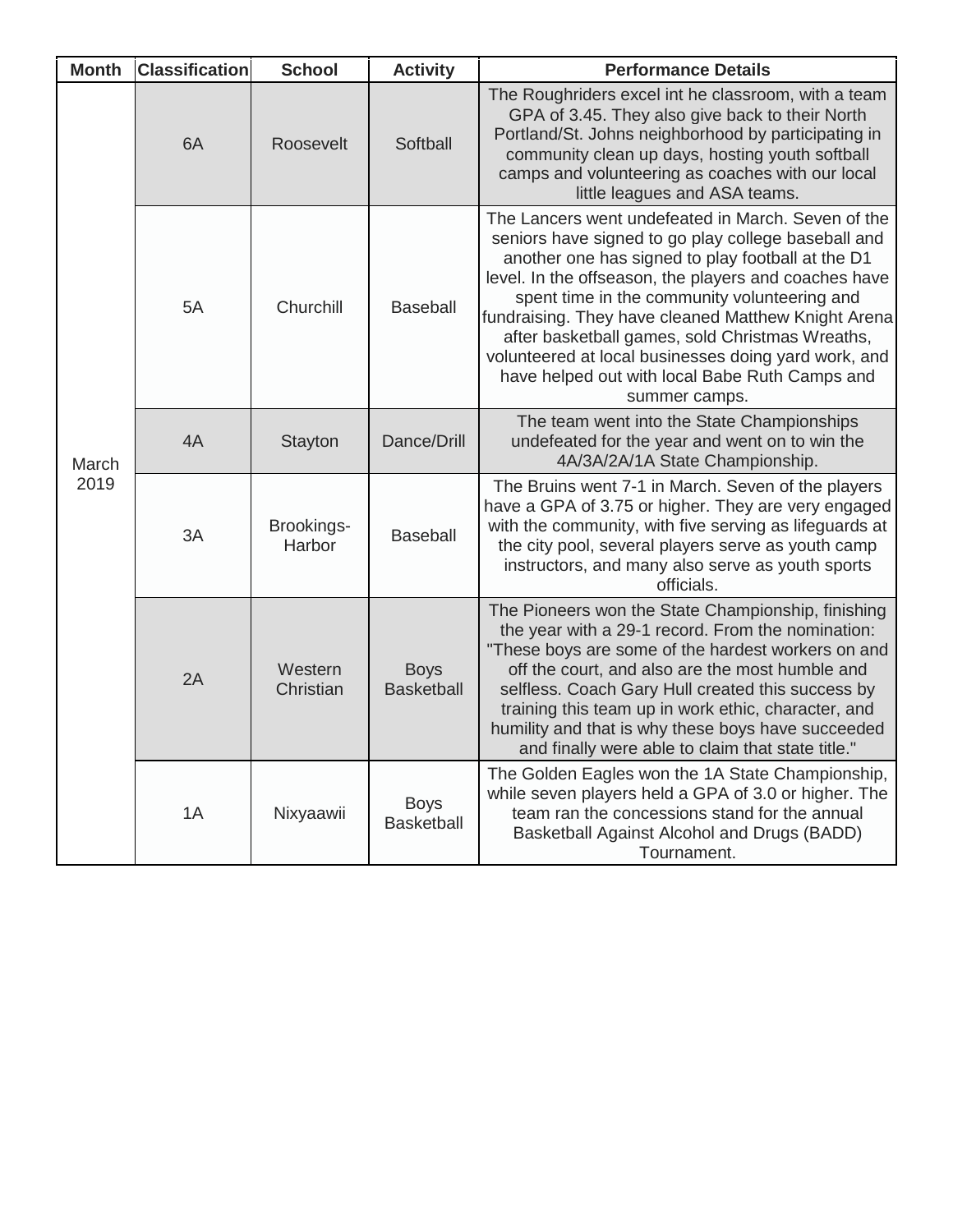| <b>Month</b>  | <b>Classification</b> | <b>School</b>        | <b>Activity</b>  | <b>Performance Details</b>                                                                                                                                                                                                                                                                                                                                                                                                                                                                                                                                                                                                                                                                                                                                                       |
|---------------|-----------------------|----------------------|------------------|----------------------------------------------------------------------------------------------------------------------------------------------------------------------------------------------------------------------------------------------------------------------------------------------------------------------------------------------------------------------------------------------------------------------------------------------------------------------------------------------------------------------------------------------------------------------------------------------------------------------------------------------------------------------------------------------------------------------------------------------------------------------------------|
| April<br>2019 | 6A                    | <b>Jesuit</b>        | <b>Baseball</b>  | The Crusaders went 12-1 in the month of April, while<br>posting a combined 3.52 GPA. The Crusaders also<br>performed community service by volunteering for the<br>Miracle League of Vancouver. The Miracle League<br>provides youth and young adults who suffer from<br>disabilities a chance to play baseball.                                                                                                                                                                                                                                                                                                                                                                                                                                                                  |
|               | 5A                    | <b>West Albany</b>   | Softball         | The Bulldogs went undefeated in April with 9 wins.<br>Four starters received Academic Awards, while ten of<br>the varsity players are multi-sport athletes.<br>Community service includes several cadet teachers,<br>student council and leadership students, as well as<br>volunteering with Work Unlimited Supportive Housing,<br>Old Mill Center, Red Cross, Special Olympics,<br>iCelebrate, iRun, FISH, Mid-Valley USBC, Pennies for<br>Patients, JBO, Storybook Land, and homeless<br>shelters in the area.                                                                                                                                                                                                                                                                |
|               | 4A                    | <b>Junction City</b> | Softball         | The Tigers went 12-1 in April. Many of the student<br>participate in multiple activities, while serving as<br>officials for the local youth sports organization. The<br>team is also involved in Top Tiger, a pageant that<br>raises money for the Children's Miracle Network and<br>JC Local Aid. The team was once again recognized<br>as OnPoint Academic All State with a team GPA of<br>3.56.                                                                                                                                                                                                                                                                                                                                                                               |
|               | 3A                    | Yamhill-<br>Carlton  | Track &<br>Field | YCHS track and field has been very impressive this<br>season on both the boys and girls side. Several<br>athletes are currently ranked within the top 10 in the<br>state. Beyond the athletic abilities of such a young<br>squad, the team works hard at fundraising their own<br>money and contributing to those around them. The<br>entire team volunteers their time to help host middle<br>school meets and make sure they're properly staffed.                                                                                                                                                                                                                                                                                                                              |
|               | 2A                    | Knappa               | <b>Baseball</b>  | The Loggers went 13-0 in April and are ranked No. 1<br>in the state. The team includes a class president, 5<br>players with a 4.0 GPA and NHS members. Off the<br>field, the team helps coordinate a Red Cross blood<br>drive, serves as Cal Ripken and Babe Ruth umpire,<br>and also puts on a youth baseball clinic.                                                                                                                                                                                                                                                                                                                                                                                                                                                           |
|               | 1A                    | Oak Hill             | Speech           | Oak Hill School, a tiny 1A with only about 60 students<br>in the entire high school, won the 4A/3A/2A/1A State<br>Championship by 'closing out' (meaning having two<br>two-person teams reach finals and thus earning the<br>co-championship) in Policy Debate at state. They also<br>earned team points by having another Policy Debate<br>team reach quarterfinals, putting a competitor into<br>finals in Student Congress, and having a competitor<br>reach semifinals in Extemporaneous Speaking. All<br>four of Oak Hills top Policy Debaters and its Extemp<br>finalist are Academic All-Americans as chosen by the<br>National Speech & Debate Association, and those five<br>will be going to the National Speech & Debate<br>Championships in Dallas, TX, in mid-June. |